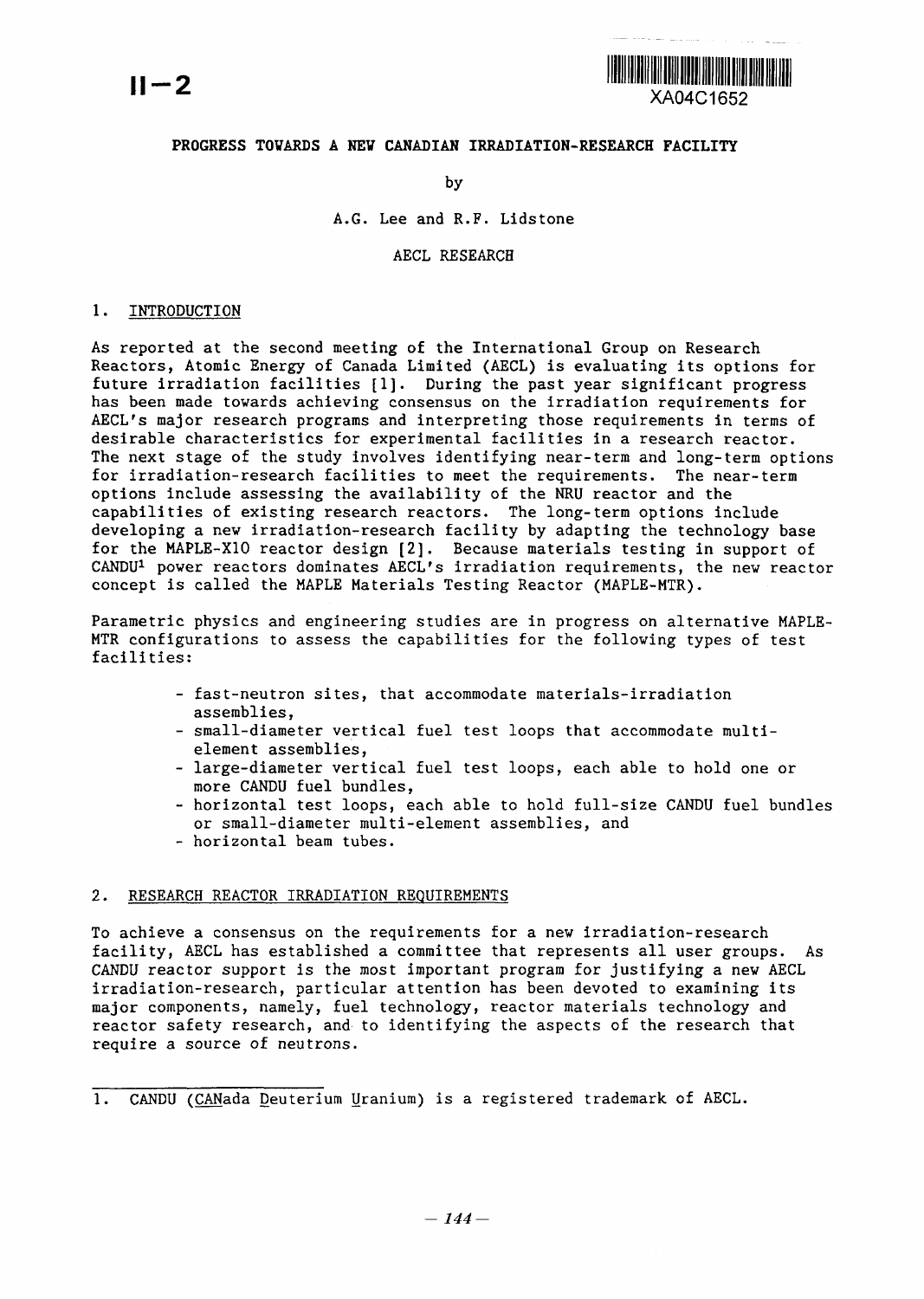### 2.1 FUEL TECHNOLOGY

The fuel-technology program is a very crucial part of the AECL program because the CANDU fuel bundle is different from the fuel assemblies used in light-water power reactors. It consists of relatively short (0.5 m) lengths of fuel elements, clad in thin-walled collapsible sheaths and assembled with welded end plates. The fuel-technology program investigates the irradiation behaviour:

- of new (e.g., the 43-element CANFLEX bundle) and existing power reactor fuel designs, to improve and further qualify fuel for existing CANDU reactors under normal operating conditions and at extreme limits, and
- of new fuel designs for the next.generation of CANDU reactors, including enriched and higher burnup fuels, low void and other passive safety designs, and improved fuel cycles.

### 2.2 REACTOR MATERIALS TECHNOLOGY

The reactor materials technology program is a AECL program because CANDU pressure tubes and calandria tubes are exposed to high neutron fluxes. The pressure tubes and calandria tubes are exposed to high neutron fluxes. reactor materials technology program involves long-term research into:

- parametric studies to further develop and test predictive models for deformation, corrosion and fracture potential,
- end-of-life materials studies that allow the behavioural models to cover the full operational lifetime of the components,
- basic research to improve the fundamental understanding of in-reactor materials and
- development of improved materials and components.

# 2.3 REACTOR-SAFETY RESEARCH

The reactor-safety research program develops information to protect the investment in current CANDU plants and to ensure that future CANDU reactors can be licensed and operated safely. The program is directed at:

- improving the understanding of fuel and fuel-channel behaviour under the high-temperature conditions that characterize various loss-ofcoolant accident and severe-fuel-damage scenarios,
- providing data to validate the computer codes and models for safety assessments and licensing of CANDU reactors in an anticipated environment of stricter regulatory requirements and an increased emphasis on passive safety design, and
- characterizing fission-product release, transport and deposition to fully quantify the source-term.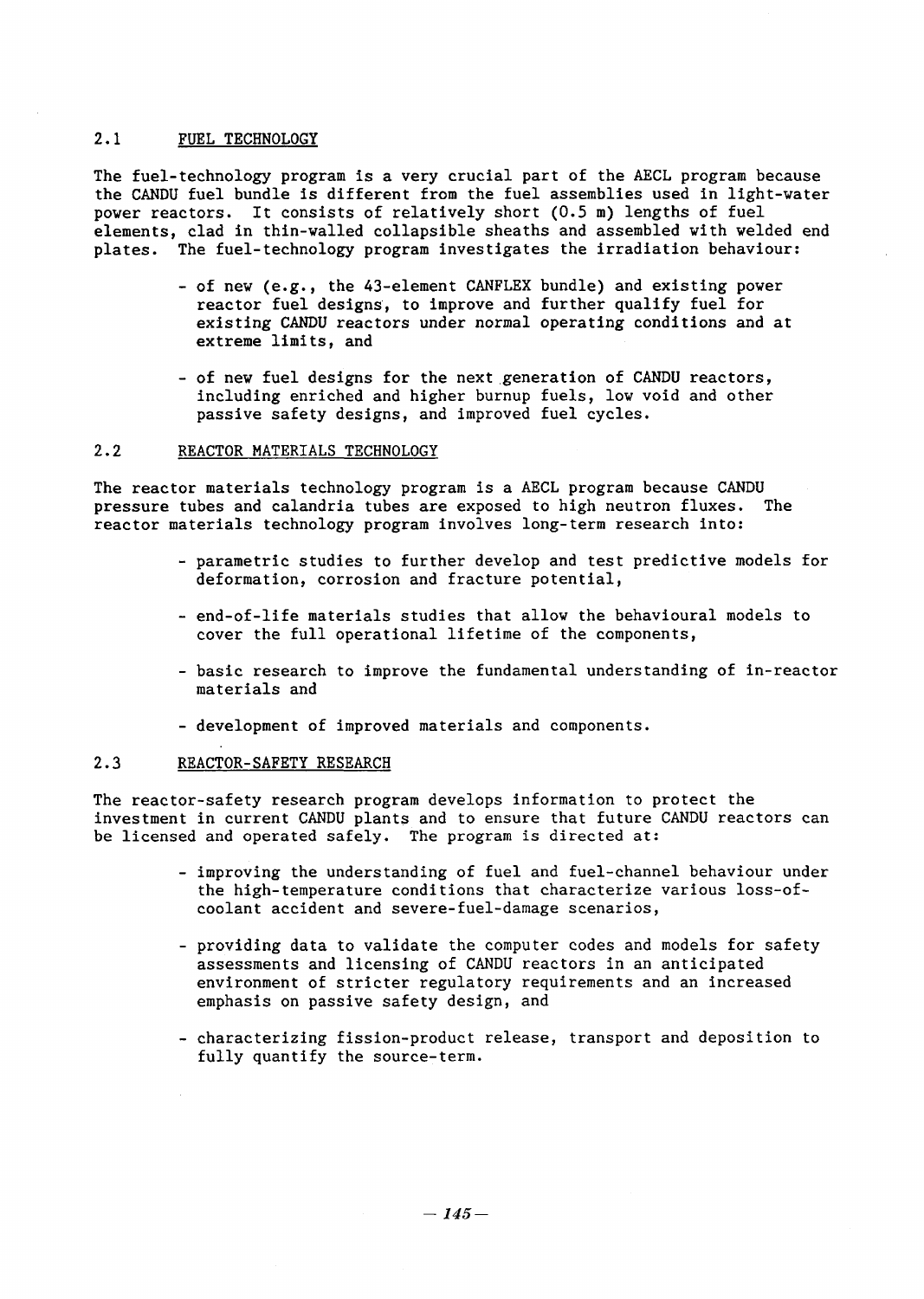## 2.4 SPECIFIC EXPERIMENTAL REQUIREMENTS FOR CANDU SUPPORT

To achieve the foregoing objectives the irradiation-research facility must provide irradiation conditions that both match and exceed those found in a CANDU reactor. During this past year, a consensus has been reached on the specific experimental requirements described below.

### 2.4.1 Specific Fuel Technology Requirements

The peak linear heat ratings for current and future CANDU fuel range from 50 to 70 kW/m. Hence, there is a requirement to irradiate experimental fuel elements at these ratings. However, the enrichment is expected to vary from 0.71 wt% **(235U** in total U) for the present once-through natural uranium fuel cycle to 1.9 wtX or more for low-void-reactivity (VR) fuel that achieves an exit burnup of 21 GWd/MgU). Even without the extra enrichment required to support burnable poisons, the need for enriched CANDU fuels is inherent in the target of higher exit burnups (e.g., 1.2 wt% enrichment fuel for 21 GWd/MgU). CANDU fuelirradiation requirements are summarized in Table 1.

As shown in Table 1, the corresponding fissile content of standard 13-mm elements varies proportionately from 7.5 g/m to ~20 g/m. Accordingly, CANDU fuel-irradiation facilities must cater to a range of fuel ratings per unit initial fissile content, from 2.5 to 9.3 kW/g  $2^{35}$ U (27-99 kW/m/wt $\frac{7}{8}$   $2^{35}$ U). For high-burnup advanced CANDU fuels, the principal range of interest is 2.5nigh-barnup advanced ckibb ruers, the<br>5.5 kW/g fissile (27-58 kW/m/wt% <sup>235</sup>U)

# **TABLE 1**

| Reactor<br>or.<br>Fuel Type | Enrichment<br>(vtZ) | Fissile<br>Content<br>(g/m) | Fuel<br>Rating<br>(kW/m) | Fuel Rating<br>Per Unit Fissile |                          |  |  |
|-----------------------------|---------------------|-----------------------------|--------------------------|---------------------------------|--------------------------|--|--|
|                             |                     |                             |                          |                                 | $(kW/m/vtZ)$ (kW/g fiss) |  |  |
| $C-6$ or $OH$               | 0.71                | 7.5                         | 70                       | 99                              | 9.3                      |  |  |
| OH (Br/Da)                  | 0.71                | 7.5                         | 63                       | 89                              | 8.4                      |  |  |
| $C-6$                       | 0.71                | 7.5                         | 51                       | 72                              | 6.8                      |  |  |
| SEU <sup>*</sup>            | 1.2                 | 12.7                        | 70                       | 58                              | 5.5                      |  |  |
|                             | 1.2                 | 12.7                        | 50                       | 42                              | 3.9                      |  |  |
| <b>LVR</b>                  | 1.88                | 19.9                        | 70                       | 37                              | 3.5                      |  |  |
|                             | 1.88                | 19.9                        | 50                       | 27                              | 2.5                      |  |  |

# CANDU FUEL-IRRADIATION REQUIREMENTS (standard 13-mm elements for 37-element bundles)

slightly enriched uranium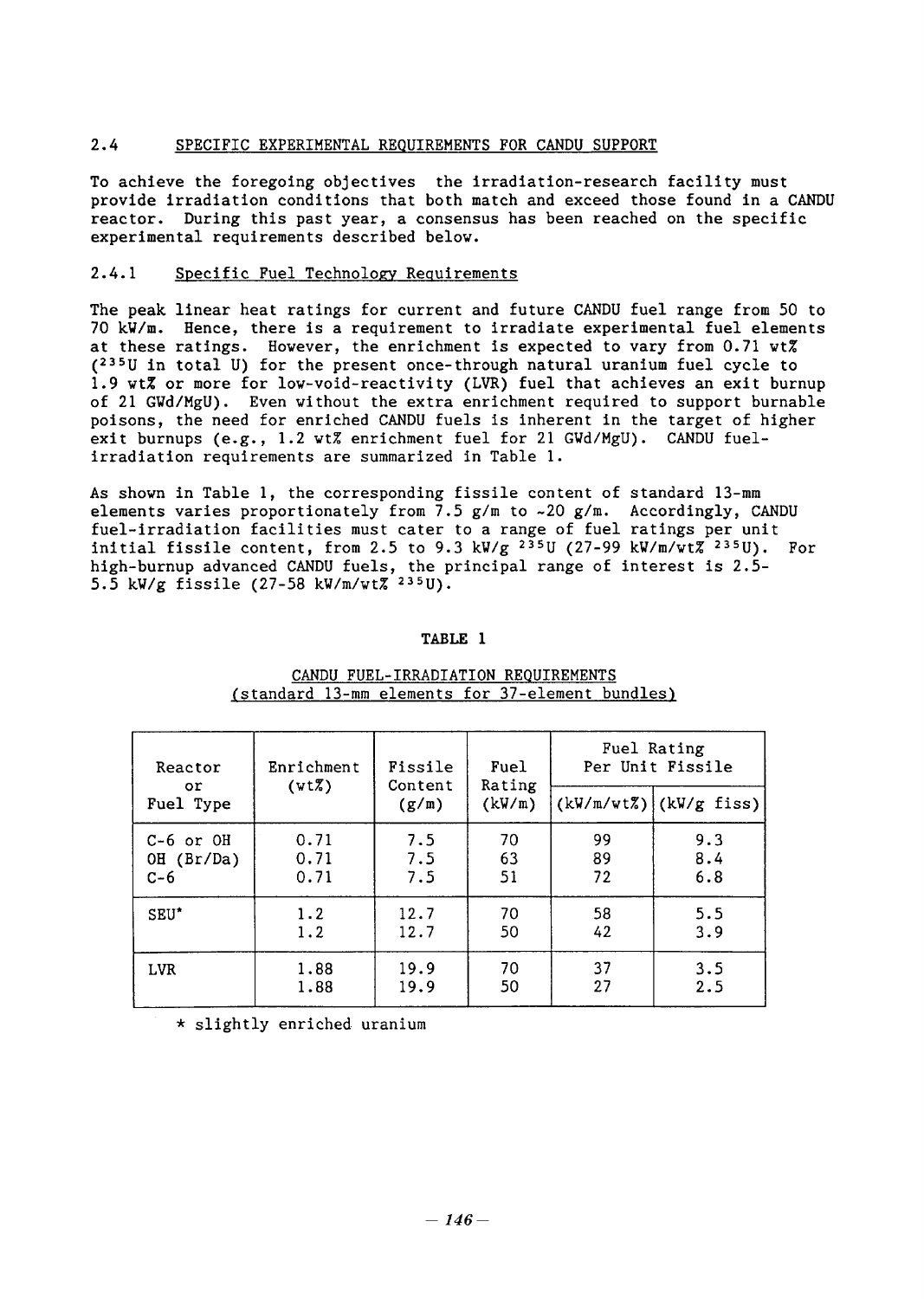Through consulting with the users and analyzing their requirements, the following experimental specifications for irradiation-research facilities have been established:

- 1. Large-diameter loop facilities for development and prototypedemonstration of full-diameter CANDU fuel bundles: - capacity for **at** least four fuel bundles,
	- minimum flux length of 1.0 m for each test section,
	- representative CANDU conditions (flux, coolant temperature and coolant pressure), and
	- linear fuel-element ratings of 50 to 70 kW/m.
- 2. Small-diameter loop facilities for fuel-element testing: - single elements or partial-bundle multi-element assemblies,
	- representative CANDU conditions (flux, coolant temperature and coolant pressure),
	- capacity for four test sections,
	- linear fuel-element ratings of 50 to 70 kW/m, and
	- capability to vary coolant conditions.
- 3. Diagnostic capability using:
	- in-pool beam tube for neutron radiography of irradiation fuel (thermal-neutron flux of  $\sim 0.7 \times 10^{18} \text{ nm}^{-2} \cdot \text{s}^{-1}$ ), and
	- external beam tube for neutron radiography (thermal-neutron flux of  $\sim$ 2 x 10<sup>18</sup> n•m<sup>-2</sup>·s<sup>-1</sup>).

### 2.4.2 Specific Reactor Materials Technology Requirements

Linear heat ratings of 50 to 70 kW/m in the CANDU fuel corresponds to fastneutron (E  $\geq$  1 MeV) fluxes at the pressure tube of 0.3 to 0.7 x 10<sup>18</sup> n.m-<sup>2</sup>.s<sup>-1</sup>. The specific requirements of the reactor materials technology program are related to the conditions required to represent the CANDU reactor and the conditions that allow accelerated ageing of CANDU fuel-channel components.

In consultation with the users, the following experimental specifications have been established:

- 1. Facilities to test full-diameter CANDU fuel-channel sections:
	- capacity for four fuel-channel sections and
	- representative CANDU conditions (flux, coolant temperature and coolant pressure).
- 2. Deformation and fracture facilities for irradiating small specimens in three fast-neutron ( $E_n \geq 1$  MeV) flux environments
	- $\frac{1}{2}$  medium 0.7 x  $10^{18}$  n<sup>o</sup>m<sup>-2</sup>\*s<sup>-1</sup> (4-5 capsules)
	- high  $1.8 \times 10^{18}$  nom<sup>-2</sup>os<sup>-1</sup> (2 capsules), and
	- ultra high  $3.0 \times 10^{18}$  nom<sup>-2</sup>os<sup>-1</sup> (2-3 capsules).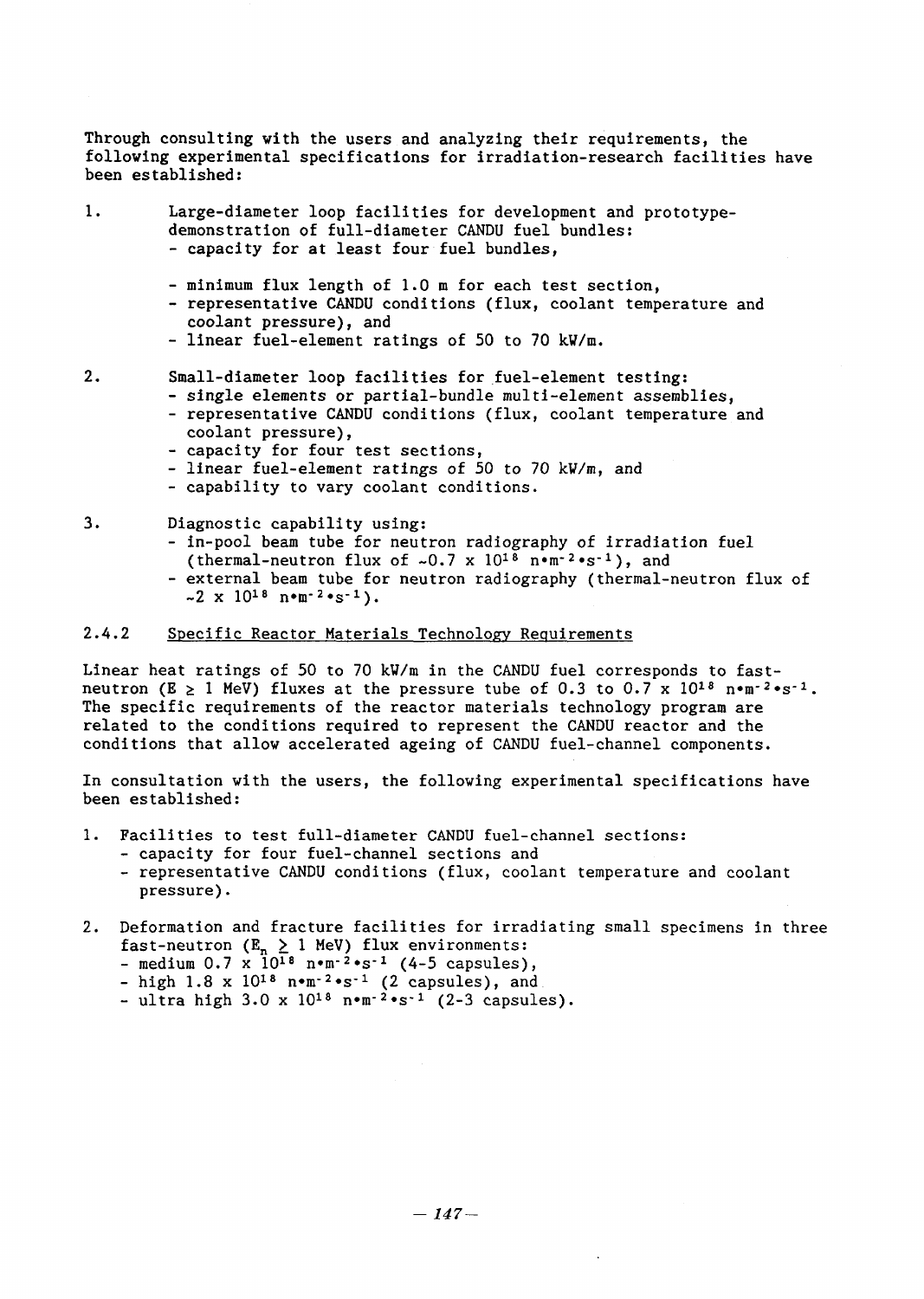- 3. Corrosion-testing loops for irradiating small specimens:
	- fast-neutron fluxes of  $\sim 0.7 \times 10^{18}$  nom<sup>-2</sup>\*s<sup>-1</sup>,
	- stainless-steel loops with standard or variable coolant chemistry, and
	- recirculating gas loop.
- 4. Diagnostic capability using:
	- external beam tube for neutron radiography (thermal-neutron flux of  $\sim 2 \times 10^{18}$  nom<sup>-2</sup>os<sup>-1</sup>), and
	- beam tube access for three instruments: one for residual strain determination, one for texture determination and one for chemical phase and annealing studies (thermal-neutron flux of  $\sim 3$  x  $10^{18}$  n $\cdot$ m<sup>-2</sup> $\cdot$ s<sup>-1</sup>).

### 2.4.3 Specific Reactor-Safety Research Requirements

In consultation with the users, the following experimental specifications have been established:

- 1. Test section to handle fuel elements under accident conditions:
	- horizontal orientation to match CANDU fuel-channel orientation,
	- representative flux, coolant temperature and coolant pressure conditions,
	- linear fuel-element ratings of 50 to 70 kW/m,
	- single elements or partial-bundle multi-element assemblies with instrumentation, and
	- high-integrity loop system to study accident conditions.
- 2. Diagnostic capability using:
	- in-pool beam tube for neutron radiography of irradiation fuel (thermalneutron flux of  $\sim 0.7 \times 10^{18}$  nom-2os-1), and
	- external beam tube for neutron radiography (thermal-neutron flux of  $\sim$  2 x 10<sup>18</sup> n.m<sup>-2</sup>.s<sup>-1</sup>).

### 2.5 NEUTRON BEAM REQUIREMENTS

The AECL condensed matter science program provides a materials analysis capability in support of CANDU development and participates in AECL's national laboratory role. At present, the study team has concentrated on the requirements to support CANDU development. Accordingly, efforts will be made to match the beam-tube capabilities (i.e., thermal-neutron fluxes of  $\sim$ 2.0 x 10<sup>18</sup> nom<sup>-2</sup>os<sup>-1</sup>) of the NRU reactor in any new reactor and possibly to allow a cold neutron source to be added in the future.

### 3. MAPLE MATERIALS TEST REACTOR DESCRIPTIONS

Several configurations (PO - P6) of the MAPLE-MTR concept have been studied to explore the range of capabilities that can be provided. The features included in each of the seven configurations (Figure 1) are summarized in Table 1. All MAPLE-MTR configurations were based on the following basic features: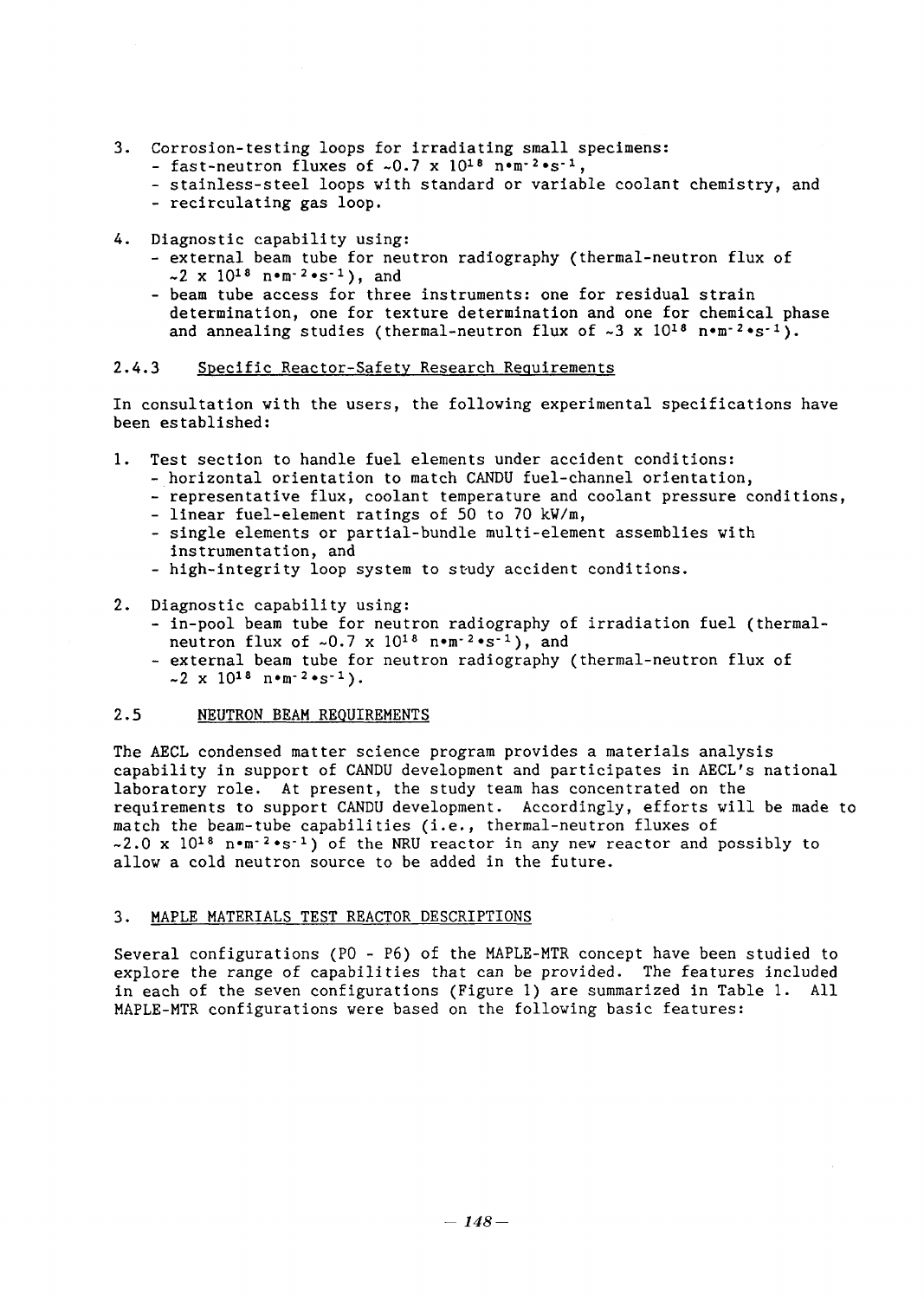

Figure 1: MAPLE-MTR Configurations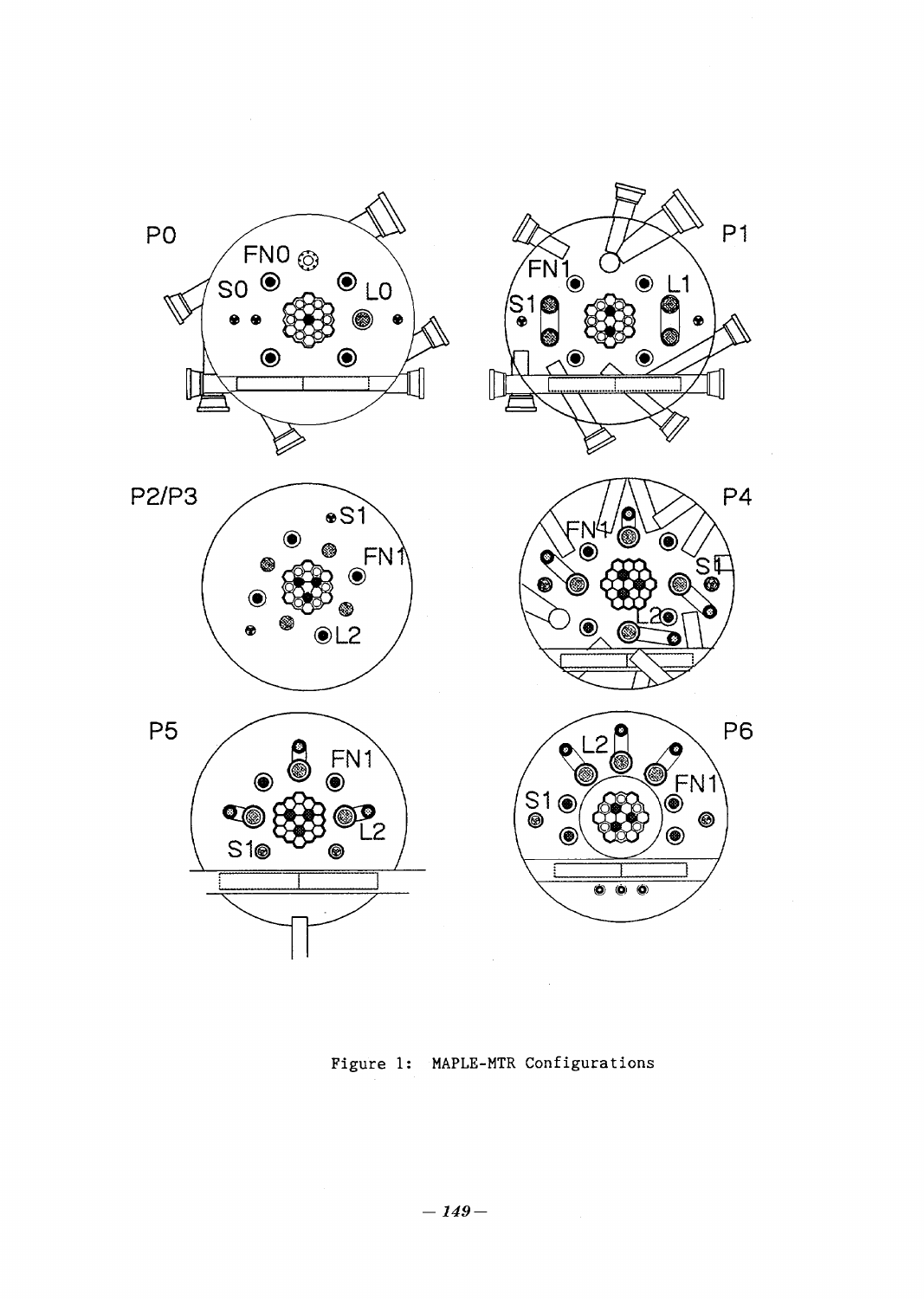# **TABLE 2**

| <b>FEATURE</b>                                        | CONFIGURATION<br>P <sub>0</sub><br>P1<br>P <sub>5</sub><br>P2<br>P3<br>P <sub>6</sub><br>P4 |              |                   |                          |              |                       |                         |  |  |  |
|-------------------------------------------------------|---------------------------------------------------------------------------------------------|--------------|-------------------|--------------------------|--------------|-----------------------|-------------------------|--|--|--|
|                                                       |                                                                                             |              |                   |                          |              |                       |                         |  |  |  |
| <b>CORE</b><br><b># HEX. FUEL</b><br># CYL. FUEL      | 12<br>6                                                                                     | 11<br>6      | 10<br>6           | 10<br>6                  | 16<br>0      | 16<br>6               | 10<br>6                 |  |  |  |
| # IRRAD. SITES                                        |                                                                                             | $\mathbf{2}$ | $\mathbf{3}$      | $\overline{\mathbf{3}}$  | 3            | 3                     | $\overline{\mathbf{3}}$ |  |  |  |
| POWER (MW)                                            | 15                                                                                          | 15           | 15                | $20 - 25$                | $20 - 25$    | 21                    | 15                      |  |  |  |
| <b>FN-RODS</b><br>TYPE<br><b>NUMBER</b>               | <b>FNO</b><br>4                                                                             | FN1<br>4     | FN1<br>4          | FN1<br>4                 | FN1<br>4     | FN1<br>$\overline{2}$ | FN1<br>4                |  |  |  |
| <b>LOOPS</b>                                          |                                                                                             |              |                   |                          |              |                       |                         |  |  |  |
| # LARGE DIA./TYPE<br># SMALL DIA./TYPE<br>HORIZ.<br>4 | 1/L0<br>3/50                                                                                | 4/L1<br>2/51 | 4/L2<br>2/S1<br>0 | 4/L2<br>2/51<br>$\Omega$ | 4/L2<br>2/51 | 3/L2<br>2/51          | 3/L2<br>2/S1            |  |  |  |
| <b>BEAM TUBES</b><br>COLD SOURCE                      | 5                                                                                           |              | 0<br>$\mathbf 0$  | 0<br>$\mathbf 0$         | 10           | 0                     | 0<br>$\overline{0}$     |  |  |  |

### SUMMARY OF FEATURES IN MAPLE-MTR CONFIGURATIONS

- hexagonal 36-element driver fuel assemblies,

- cylindrical 18-element fuel assemblies for the control and shutdown sites,
- hafnium absorbers for reactivity control, and
- a D<sub>2</sub>0 reflector with a dump system to provide a diverse shutdown mechanism.

The PO to P2 configurations examined the capabilities to provide the desired fast-neutron fluxes and fuel-irradiation conditions for several CANDU fuel elements. The P3 configuration focussed on increasing the fast-neutron flux and the power output from the fuel test loops by using-an alternative driver fuel to achieve higher power from the core. The P4 to P6 configurations focussed on the performance of experimental facilities for full-diameter CANDU fuel bundles and for safety-related tests. The P3 to P5 configurations require some departures from the basic core design and imply further development work. The P6 from the basic core design and imply further development work. configuration features the basic core design described above.

Two versions of the fast-neutron (FN) rods were examined as part of the study:

- FNO consisted of 42 MAPLE-type fuel elements with two rings, and a central irradiation space of 60 mm inner diameter, and
- FN1 consisted of 58 MAPLE-type fuel elements with two rings, and a central irradiation space of 75 mm inner diameter for compatibility with the materials irradiation rigs for the core.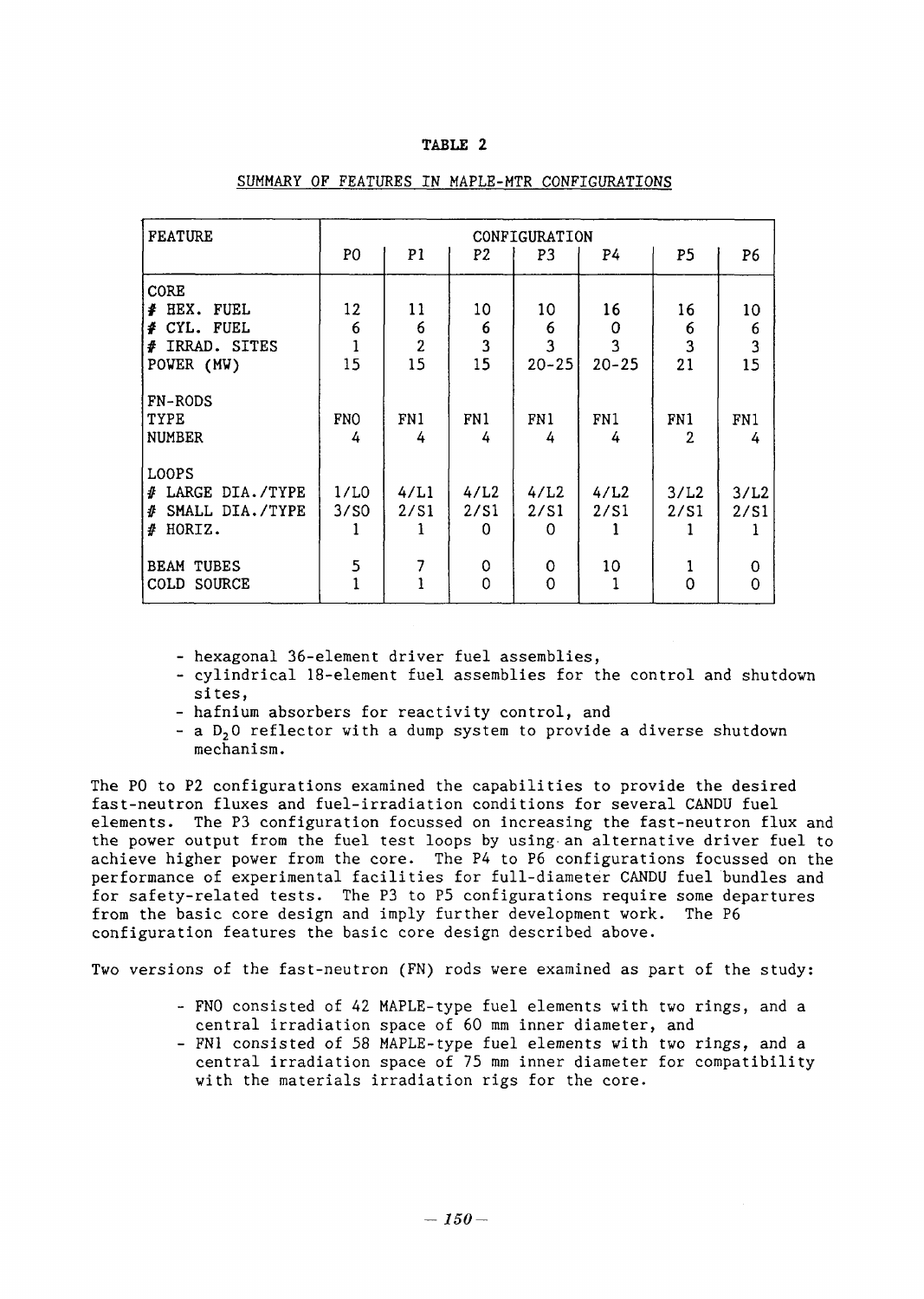Two versions of the small-diameter fuel test loops were examined as part of the study:

- a re-entrant test section (SO) to hold from one to four elements and
- a re-entrant test section (S1) to hold from one to seven elements.

Three versions of the large-diameter fuel test loops were examined as part of the study:

- a re-entrant test section (LO) to hold one CANDU fuel bundle,
- a U-shaped test section (Ll) with one or two CANDU bundles in each leg of the 'U', and
- a once through test section (L2) with one or two CANDU bundles.

For the re-entrant test section, the coolant flows down an outer annulus and up through the CANDU fuel bundle. For the U-shaped test section, the coolant flows down through one CANDU bundle and up through the second. For the once-through test section, the coolant flows down through a small diameter pipe and up through the CANDU fuel bundle(s). The CANDU bundles for the vertical test loops differ from the actual CANDU bundles in that the centre fuel element is replaced with a solid support rod. Hence the test bundles have 36 CANDU fuel elements arranged in three rings.

#### 4. RESULTS OF PHYSICS CALCULATIONS

The physics calculations for the early (PO to P2) MAPLE-MTR configurations predict that perturbed fast-neutron fluxes of at least  $1.4 \times 10^{18}$  n.m<sup>-2</sup>.s<sup>-1</sup> are achieved at a core power output of 15 MW. The calculations also showed that the minimum requirements for fast-neutron fluxes for accelerated-ageing investigations can be met in the MAPLE-MTR core.

For the early MAPLE-MTR configurations, perturbed fast-neutron fluxes of  $0.4-0.6 \times 10^{18}$  n·m<sup>-2</sup>·s<sup>-1</sup> can be achieved in the FN-sites with a core power output of 15 MV. These fast-neutron fluxes match normal operating conditions in CANDU reactors.

For the PO MAPLE-MTR configuration, the SO small-diameter fuel test loop provides:

> - peak linear ratings of  $67$  kW/m in each of four natural UO<sub>2</sub> fuel elements at a distance of 100 mm from the core, and - peak linear ratings of 47 kW/m in each of four natural UO, fuel elements at a distance of 270 mm from the core.

A parametric assessment of the small-diameter fuel test loop has produced the results shown in Figure 2 for the S1 small-diameter fuel test loop. These calculations were performed with the P6 MAPLE-MTR configuration with a core power output of 15 MV. The linear element ratings in a typical CANDU bundle are also shown in Figure 2 for comparison. These results show that this type of small-diameter fuel test loop can be used to simulate the element ratings for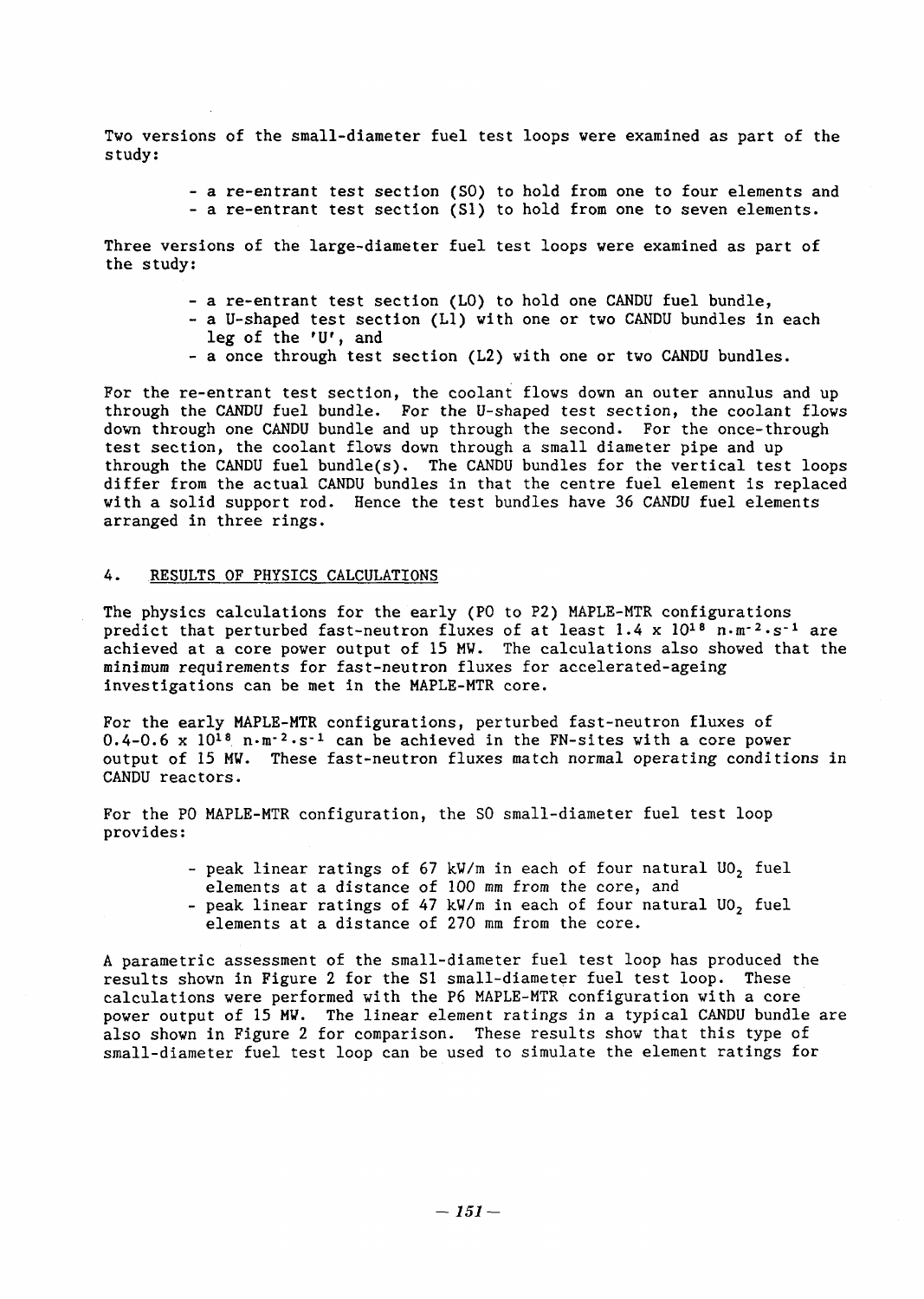

Figure 2: Average CANDU Element Ratings as a Function of <sup>235</sup>U Enrichment in a Small-Diameter Test Loop with Six CANDU Elements

the different rings of elements in a CANDU bundle by adjusting the enrichment in the test assembly.

A parametric assessment of the large-diameter fuel test loop has produced the results shown in Figure 3 for the L2 large-diameter fuel test loop. These calculations were performed with the P6 MAPLE-MTR configuration with a core power output of 15 MW. The linear element ratings in a typical CANDU bundle are also shown in Figure 3 for comparison. It is expected that this type of largediameter fuel test loop can be used to simulate a wide range of conditions for the CANDU bundle by suitable adjustment of the enrichment.

The fast-neutron fluxes within the CANDU fuel bundle are shown in Figure 4. For comparison, the fast-neutron flux in the centre of the hottest channel, the outside of the hottest channel and the outside of an average channel in a BRUCE-A CANDU unit are also shown in Figure 4. The results in Figure 4 indicates that the test bundle can be adjusted either to match the range of fast-neutron flux conditions in the CANDU reactor by suitable adjustment of the enrichment or to exceed the fast-neutron flux conditions and accelerate damage effects for the cladding.

These parametric assessments help define the capabilities that can be included In a new irradiation facility based on the MAPLE-MTR concept. Further assessments are in progress to understand the trade-offs among different types of experimental facilities as well as to understand the mix of irradiation capabilities required.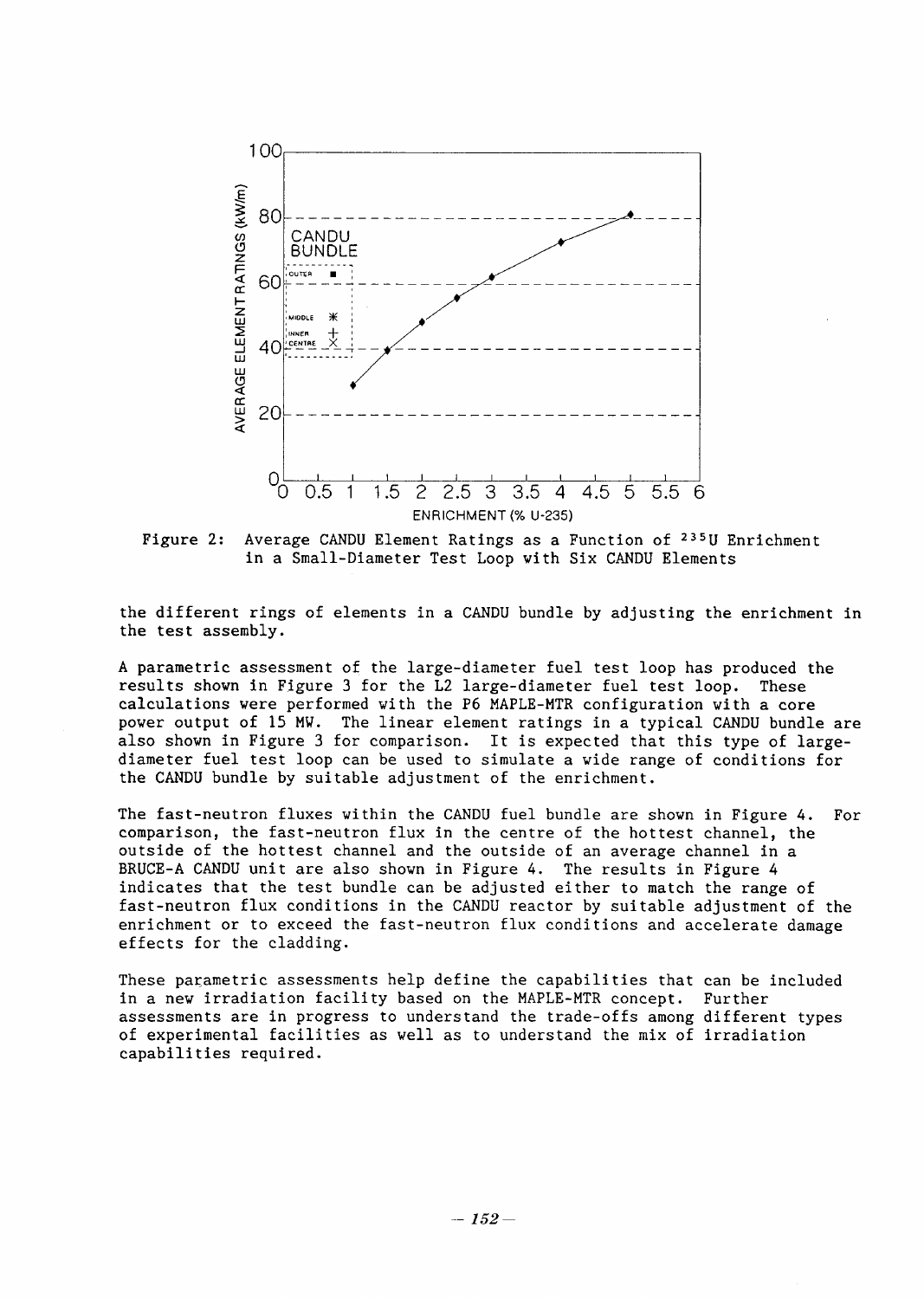

Figure 3: Average CANDU Element Ratings as a Function of <sup>235</sup>U Enrichment in a Large-Diameter Test Loop with a 36-Element CANDU Bundle



Figure 4: Fast-Neutron Fluxes in a CANDU Bundle as a Function of **23** 5U Enrichment